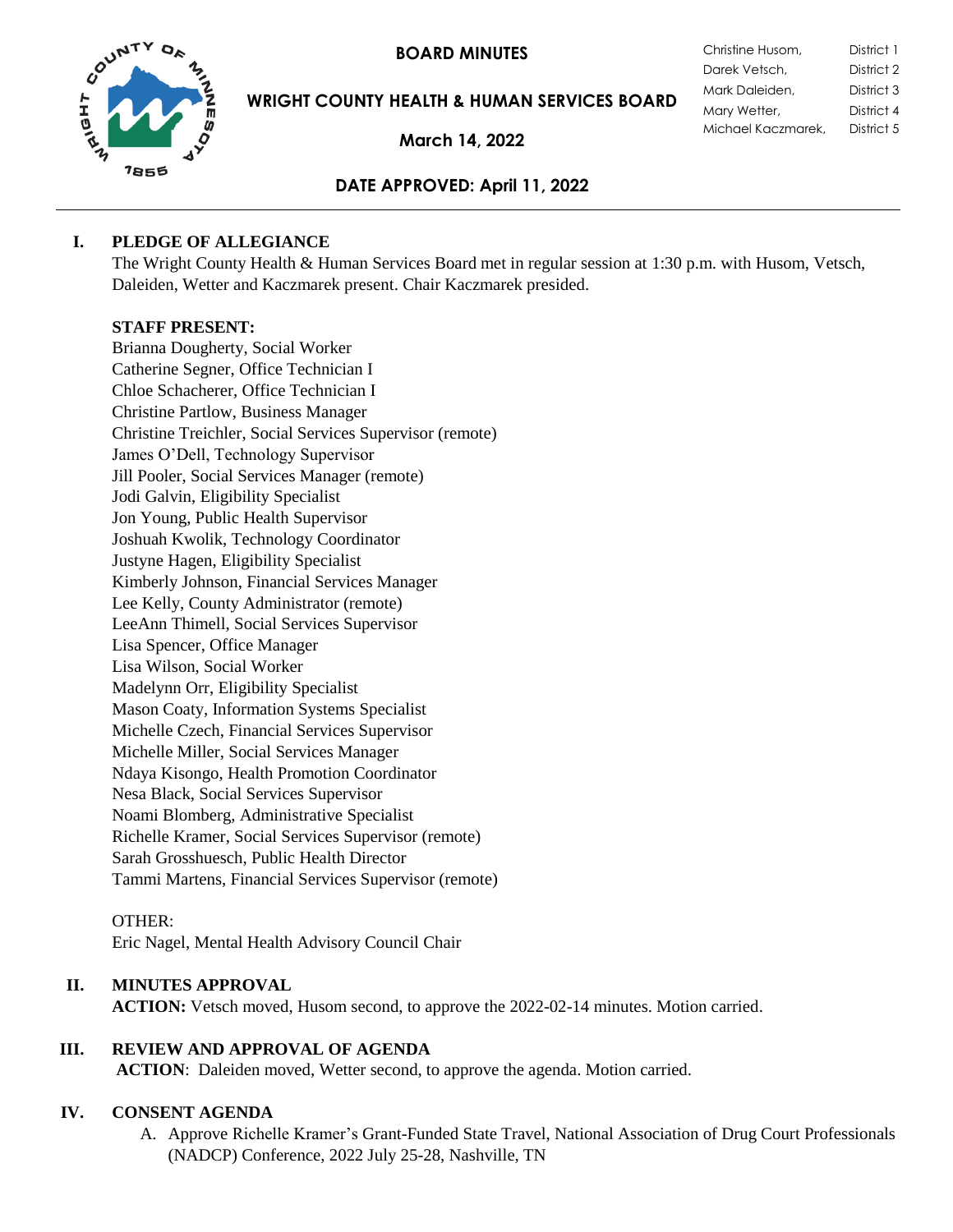B. Approve Request to Cancel 2022-03-28 HHS Board Meeting

**ACTION**: Husom moved, Daleiden second, to approve the consent agenda. Motion carried.

### **V. REGULAR AGENDA**

### **A. Staffing Announcement**

- 1. New Hire
	- Chloe Schacherer, Office Technician I, Office Support Team, February 22, 2022
	- Ndaya Kisongo, Health Promotion Coordinator, Health Promotion & Protection Team, February 22, 2022
	- Catherine Segner, Office Technician I, Office Support Team, February 22, 2022
	- Brianna Dougherty, Social Worker, Waiver & Community Supports, March 7, 2022
	- Madelynn Orr, Eligibility Specialist, Adult, Family Financial Services & OT Team, March 7, 2022
	- Justyne Hagen, Eligibility Specialist, Adult, Family Financial Services & OT Team, March 7, 2022
	- Jodi Galvin, Eligibility Specialist, Adult, Family Financial Services & OT Team, March 7, 2022
- 2. Employee of the Month April Lisa Wilson is April Employee of the Month.

#### **B. Social Services/Public Health/Financial Services**

1. [2022 MENTAL HEALTH ADVISORY COUNCIL \(MHAC\) UNMET NEEDS REPORT](https://www.co.wright.mn.us/AgendaCenter/ViewFile/Item/10433?fileID=22720) (MHAC CHAIR ERIC NAGEL)

Nagel presented the unmet health needs identified by MHAC, reporting that HHS addressed many issues and fared much better than last year. Although there is an increased need for outreach in foster care and older adults, overall, HHS, according to Nagel, addresses the mental health needs of Wright County.

2. UPDATE: DRUG TESTING

### (MICHELLE MILLER)

Miller reported that currently there are 11 non-relative licensed foster care providers, which came in through the Agency's social media and other outreach platforms. HHS expects a good number of recruits from its social media and truancy recruitment campaign. Social Services currently proposed an after-hours plan to alleviate shelter needs – consulting with foster homes if willing to take teens to avert from using Lino Lakes Correctional Facility.

As recalled, HHS ended its contract for random drug testing services with Total Compliance Solutions last fall and underwent a Request for Proposal (RFP) for new providers. HHS is currently finalizing a revised contract with MN Monitoring, anticipating its on-site testing on April 4, using HHS facilities at the new government center. Testing will also be available at the Jail lobby a couple of Saturdays each month.

### 3. PRESENTATION: NEW GOVERNMENT CENTER LOBBY CHECK-IN PROCESS/Q-FLOW (JAMES O'DELL)

HHS implemented Q-Flow, a lobby management system for client check-in. There are three computer kiosks at the second-floor lobby that customers may use to check in electronically as an option to registering at the front desk. Customers may opt to print or to electronically receive a ticket via phone text messages for their service queue. Currently, there is no option to use personal mobile phones to check in. Customers also have the option to request appointments online, which will be available at